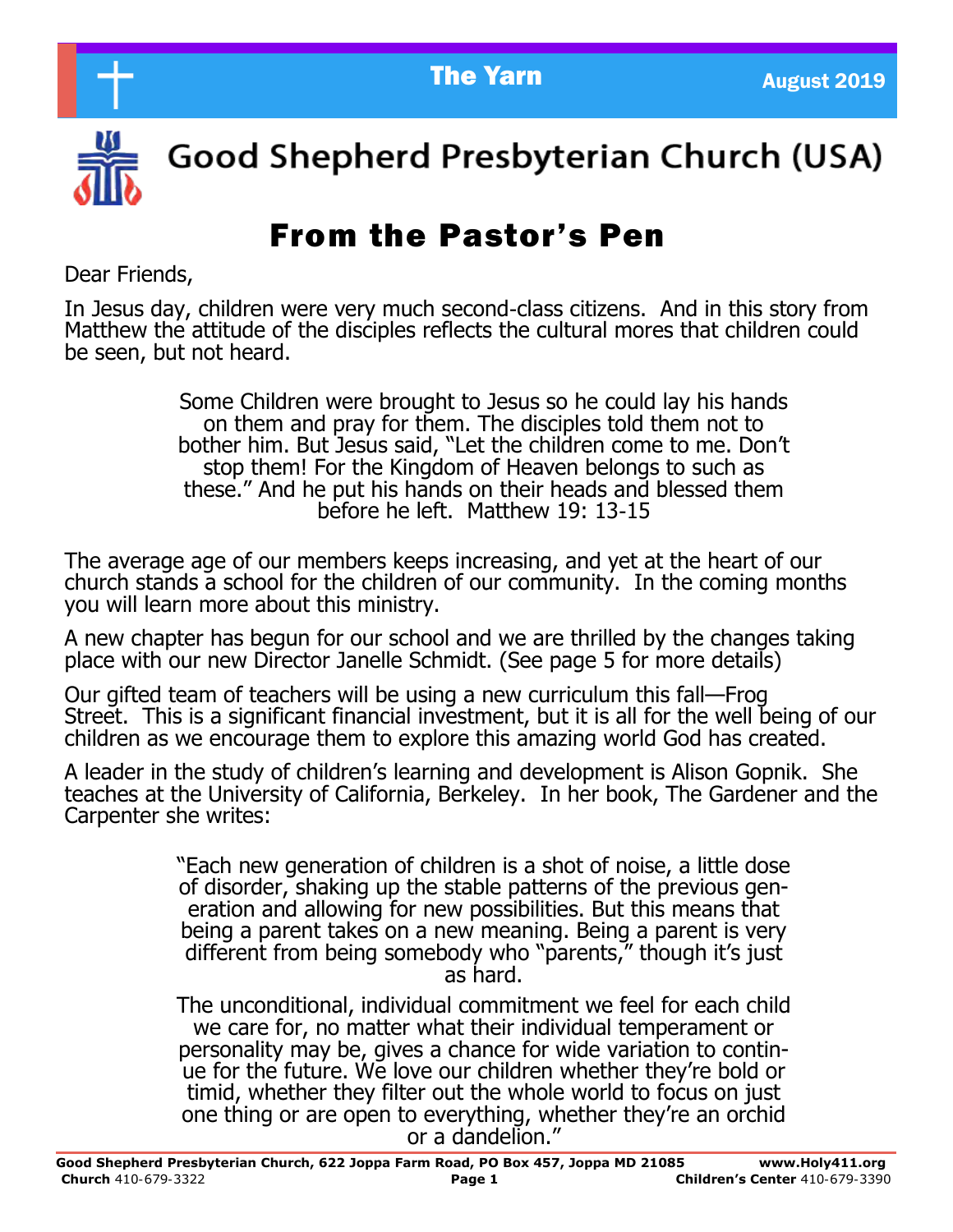#### **The Yarn August 2019**

Starting this fall, children will be using the Upper Room from 6 to 9 each morning, and 3 to 6 each afternoon. It will be good to have that room used more often. As usual, our Shepherd's Kids program will restart the second Wednesday of September.

In the gospel story, notice how Jesus loves the children. "Let the children come to me. Don't stop them! For the kingdom of heaven belongs to such as these." **Instead of keeping children quiet and out of sight, Jesus wants us to encourage, teach, bless and love children!** Our children keep exploring this world. And as they do their engaging questions keep popping up. Through the years, we know our lives are blessed by their lives and questions they ask, like these:

"What did Jesus do without a cell phone or television?"

"If God knew people would mess up, why did God create us?" "Will my dog be in heaven?"

"Where do you go for summer vacation, God?"

"God, how can you listen to everyone at the same time?"

"Jesus, are there any shortcuts to heaven?"

"When do you eat dinner, God?"

"And why did you make mosquitoes, do they bite you too?"

"God, do you like me better than my brother?"

"Why do you let people die, God?"

"Where does the sun go when its dark?"

"God, can you really read our minds?"

Please tell your friends about our new school, and please pray for the staff, parents and our amazing children as summer draws to a close!! Take time to speak to a child. Your day will be changed.

See you soon, in worship.

 Blessings, Keith

#### A Worship Reminder from Keith

Please make special note that there will be **no worship at the church September 8th**, this day will be our 11:00am worship and picnic luncheon **at Mariner Point Park**. All are welcome!

Please bring a chair if you wish.

**If weather does not cooperate, worship will be held at Good Shepherd.**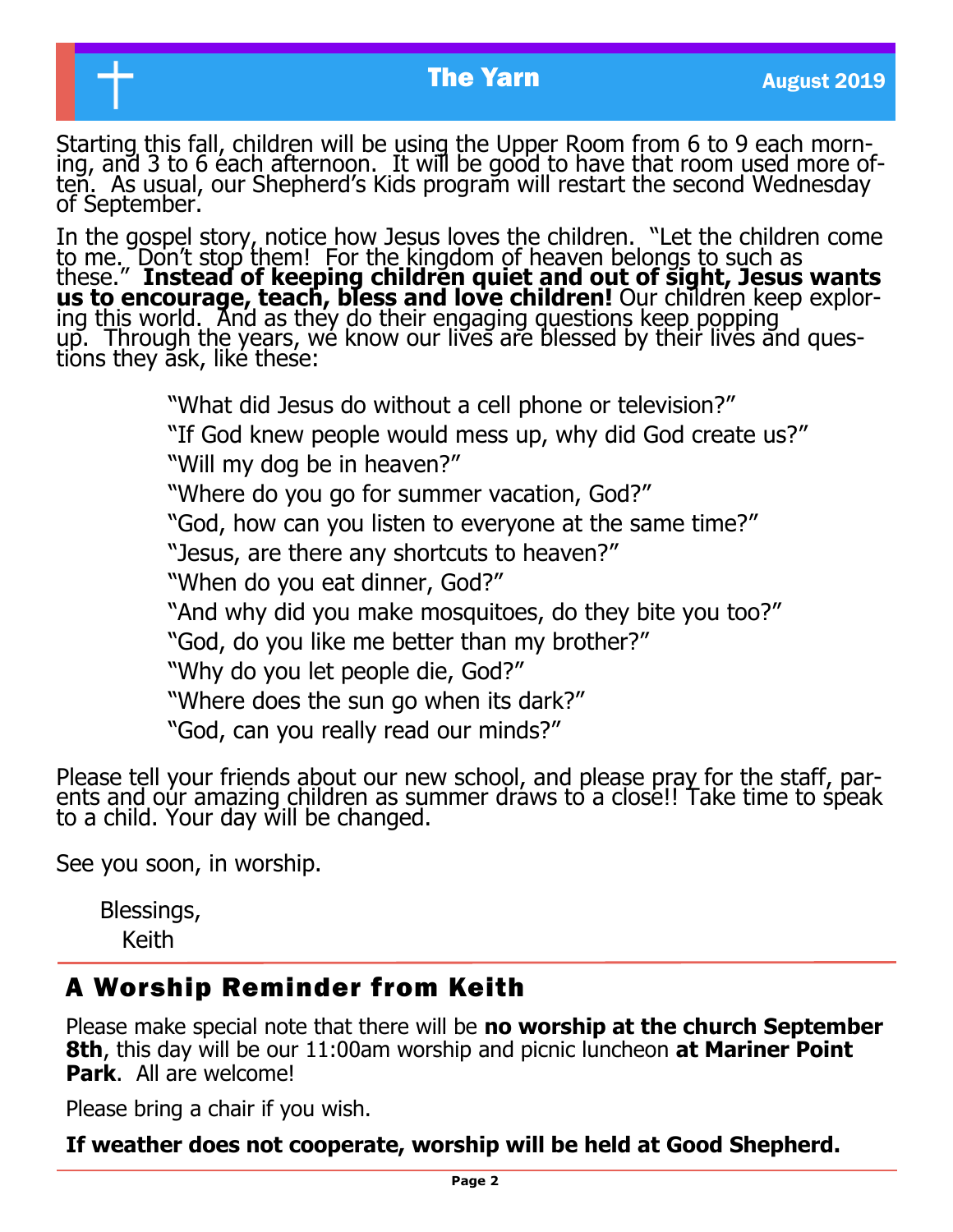

## WOMEN'S ASSOCIATION

#### **BACKPACK COLLECTION TIME!**



The Women's Association will be collecting new and/or slightly used back packs for students at Riverside Elementary School beginning immediately. The back packs can be placed on pews in rear of sanctuary.

Deadline for collection will be Sunday, August 25.

Thank you for your continued support of this mission.

## SING HIS PRAISES WITH THE CHOIR!

As our choir enjoys a summer break, we give thanks for those who have signed up to provide special music through the summer.

We look forward to the choir's return in September.

Rehearsals will begin on Wednesday, September 4, 2019 at 7:30 pm.

If you would like to join the choir, please see Farrell.



## A NOTE FROM YOUR NEIGHBORHOOD CANARY



I just wanted to thank everyone for being so diligent about sending your Yarn submissions promptly. August's Yarn coming together so smoothly was possible due to everyone's hard work.



Since this latest Yarn went so well, I thought to establish the 3rd Wednesday of each month as the Yarn deadline. I hope this will help future Yarns be just as fun to work on! - Trista Canary

### REMINDERS:



**COFFEE HOUR** - Please see Clay Maas if you wish to join a team. We have a spot for you. Coffee donations are needed, "coffee" is everyone's responsibility. The assigned team provides the creamer but organizationally we depend on coffee donations from our congregation. Thanks in advance if you can help.

**NEED A BASKET?** - If you or anyone you know is the discerning decorator, please feel free to take a few baskets! They are located on the hallway table near our Sanctuary.

**FOOD PANTRY -** 1st Sunday of the month. Please bring nonperishable items. In addition, items such as soap, toothpaste, and toilet paper are also collected, as hygiene items cannot be purchased with assistance cards.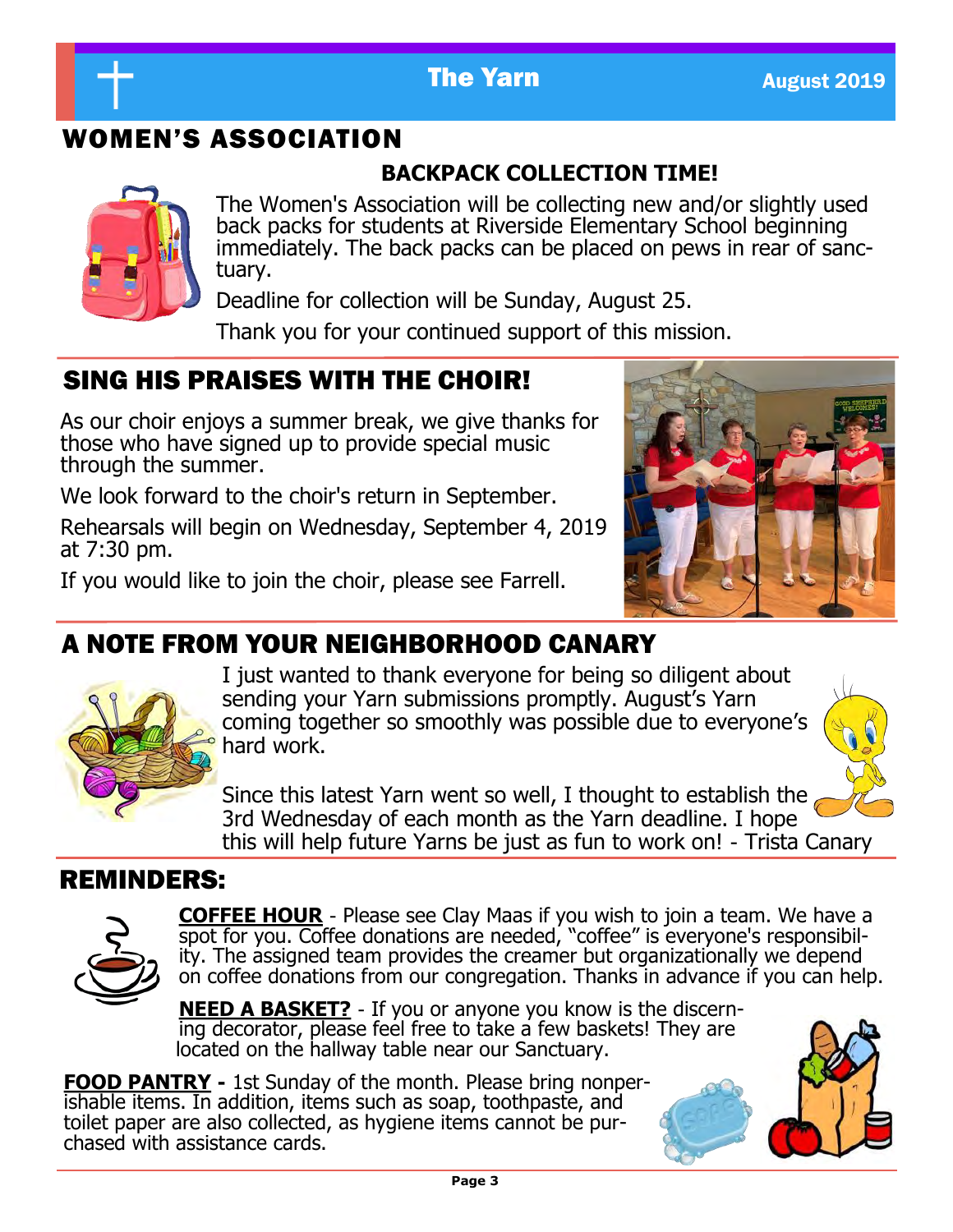#### **The Yarn August 2019**

~~~~~~~~~~~~~~~~~~~~~~~~~~~~~~~~~~~~~~~~~~~~~~~~~~~~

## DEACON'S CORNER

Greetings from your Deacons! We hope you are having a safe, blessed summer and enjoying vacations and family gatherings. Once again, we are in full swing with Christmas in July, collecting new bed pillows for the families at Harford Family House. We have exceeded last years donations with a grand total of 90 pillows! The massive mound of pillows is amazing, and so is our congregation. Thank you for your generosity!



#### **SEPTEMBER 8TH - CHURCH PICNIC 11am**



**Our church picnic will be held at Mariner Point Park this** 

**year.** There will be no worship service at the church, all will take place at the park. Join us for worship in a beautiful setting and enjoy special music and wonderful fellowship. We will have our picnic following the service. Deacons will provide the hotdogs, rolls, paper products and fixings. There will be a sign-up sheet for side dishes, desserts, and drinks. Please bring a chair if you wish. Those needing help with carrying items will have assistance. All are welcome!

## REQUESTS FOR OUR PRAYER WARRIORS

Anita Barrett, Patrick & Michele Jackson, JoAnn & her Family & Friends, Amber Free, Sandy, The Canary Family, Kathy Mahoney, Melanie Bardin, Kady Howe, Julie Dyer, Kathy, Sonny and Teresa Robertson.

If you or someone you know has a need that you would like to submit a prayer request for, please reach out to our prayer team at:

#### **gsprayers@juno.com**



### AUGUST & SEPTEMBER SCHEDULES

|         | <b>Ushers:</b>        | <b>Tellers:</b>               | <b>Lay Readers:</b> | <b>Children's Time:</b> |
|---------|-----------------------|-------------------------------|---------------------|-------------------------|
| Aug. 4  | Petnic, Workman       | Bohns, Kent                   | Edie Burns          | <b>Bill Starke</b>      |
| Aug. 11 | Tich, McKemy, Morgan  | Starke, Webster               | Delores Barr        | Chris Bohns             |
| Aug. 18 | Douglas, Webster,     | Pfoutz, Wagener               | Cindy PreVatte      | Cindy PreVatte          |
|         | Starke, Shuttlesworth |                               |                     |                         |
| Aug. 25 | Mass, Wronowski       | PreVatte, Workman Kathy Young |                     | Delores Barr            |
| Sep. 1  | Petnic, Workman       | Baranowski, Mass              | Soung Hee           | Edie Burns              |
| Sep. 8  | Tich, McKemy, Morgan  | Bohns, Kent                   | Vicky Maas          | Keith Roberts           |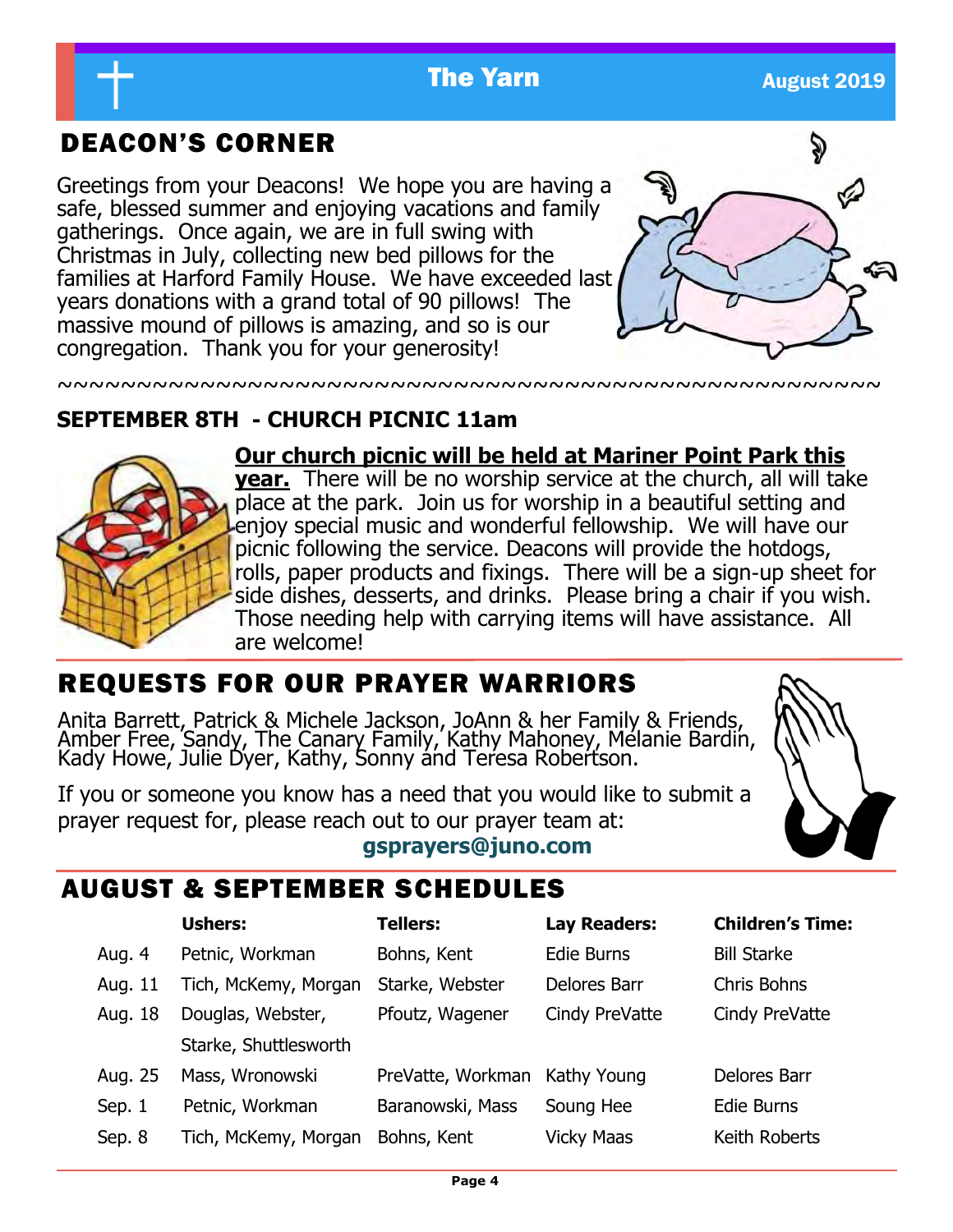|                                                                   |                             | <b>The Yarn</b>                                                                                                                            | <b>August 2019</b> |
|-------------------------------------------------------------------|-----------------------------|--------------------------------------------------------------------------------------------------------------------------------------------|--------------------|
|                                                                   | Thursday, 1                 | Big Tent Event—Baltimore Presbytery<br>$(1$ st $-3$ rd $)$<br>Backpack Donations Begin! (1st-25th)                                         |                    |
|                                                                   | Sunday, 4                   | <b>Women's Association Meeting</b><br>(Upper Hall) 10:00-12:00<br>Bill Starke—Serving as our Guest Pastor<br>Worship 11:00<br>Coffee 12:00 |                    |
|                                                                   | Saturday, 10<br>Sunday, 11  | 1st Sunday Food Pantry<br><b>Sharing Table</b><br>Worship & Communion 11:00<br>Coffee 12:00                                                |                    |
| 2                                                                 | Thursday, 15<br>Sunday, 18  | Packers vs Ravens 7:30<br>Worship 11:00<br>Coffee 12:00                                                                                    |                    |
| $\begin{array}{c} \bullet \\ \bullet \\ \bullet \end{array}$<br>9 | Wednesday, 21<br>Sunday, 25 | September YARN Deadline!<br>Worship 11:00<br>Coffee 12:00                                                                                  |                    |

## A WELL EARNED THANK YOU TO OUR CHILDREN'S CENTER!

The Elders and Pastor of Good Shepherd Presbyterian Church would like to take this opportunity to say thank you to our teachers and our new Children's Center Director, Janelle. There are so many wonderful things happening for the children who join us each day, and we give thanks to God for Brittany, Charnika, Chrissy, Janelle, Jen-



The children are enjoying regular trips to the library. We are seeing more developmentally appropriate classroom arrangements for the children, new playground toys (including sensory tables and little picnic tables), and updated classroom equipment. Our team of teachers are meeting with and visiting teachers from other children's centers to talk about curriculum and best practices for teaching. We are excited that through these visits a new curriculum has been chosen and will be adopted in the fall as we start a new school year. The team has more pro-

fessional development opportunities that support professional growth, allowing them to earn credits toward their credentialing. All of this to make sure children coming to Good Shepherd have the best possible experience that is both educational and fun.

Again, we give thanks and look forward to supporting each of you as the program continues to grow and serve children and their families.